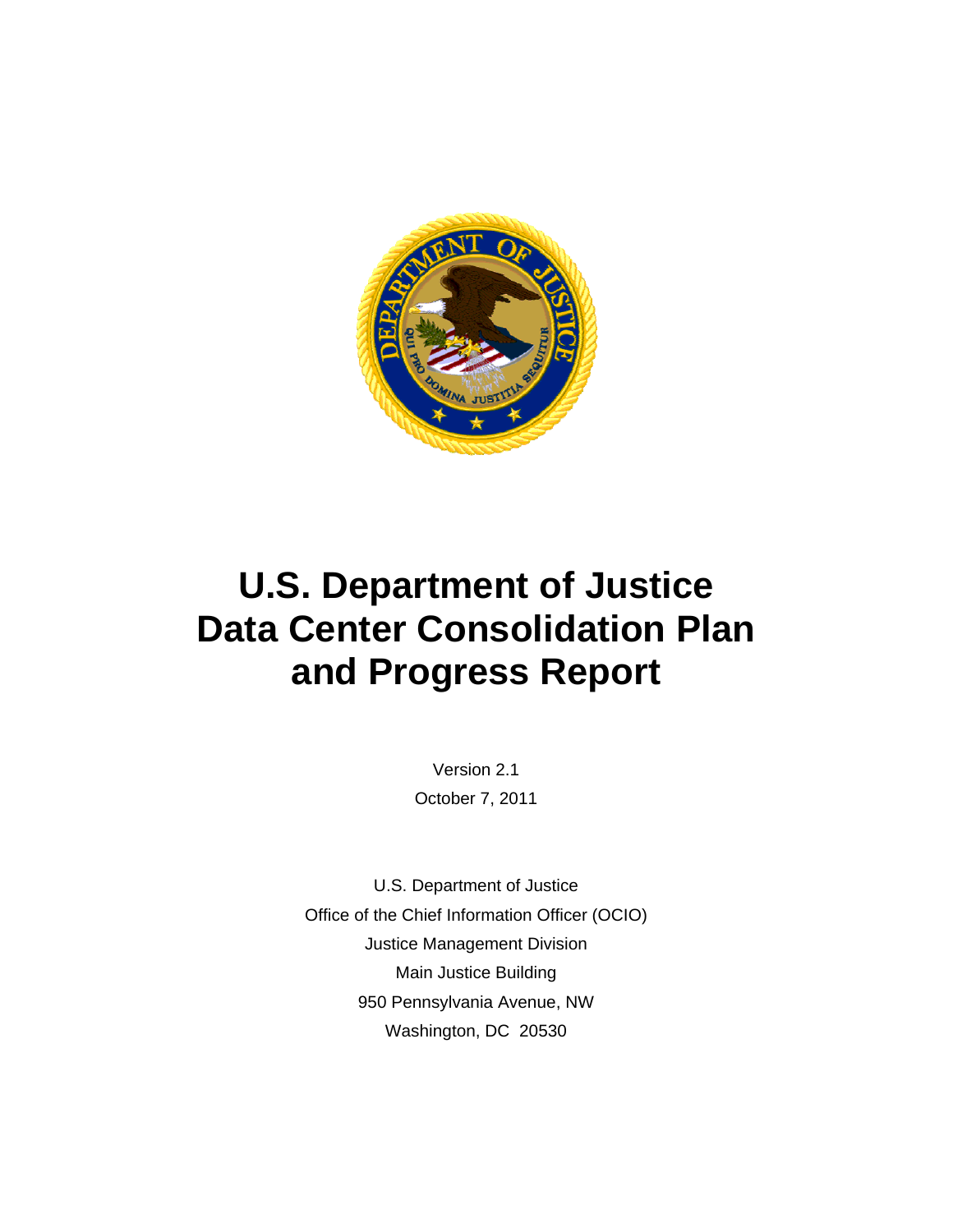# **Version History**

| <b>Version</b>             | Date       | <b>Comment</b>         |  |
|----------------------------|------------|------------------------|--|
| $\bigcap$ 1<br>$\angle$ .1 | 10/07/2011 | Initial public release |  |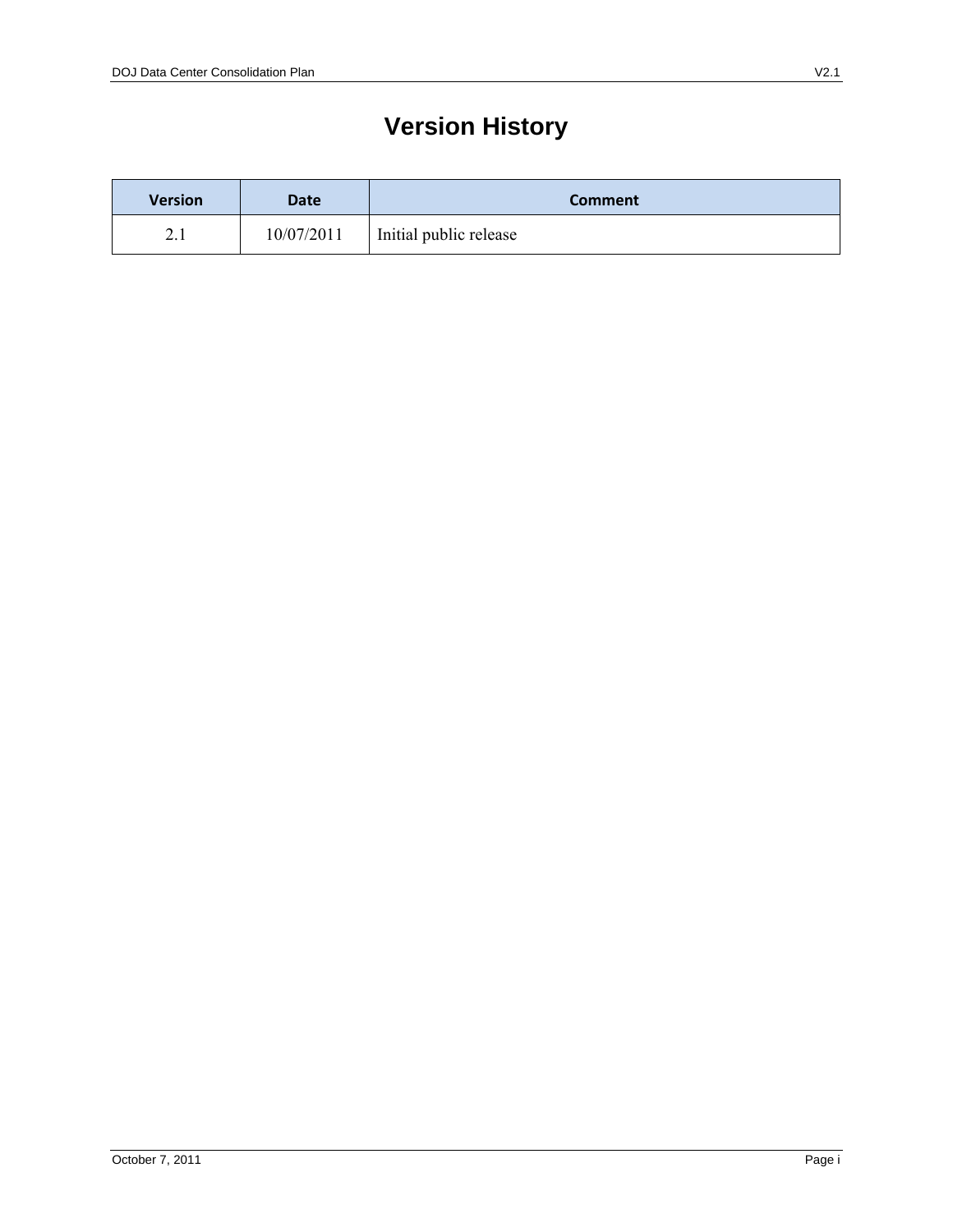# **Table of Contents**

| 2. |     |  |
|----|-----|--|
| 3. |     |  |
| 4. |     |  |
|    | 4.1 |  |
|    | 4.2 |  |
|    |     |  |
| 5. |     |  |
|    | 5.1 |  |
|    | 5.2 |  |
|    | 5.3 |  |
|    |     |  |
| 6. |     |  |
|    |     |  |
|    |     |  |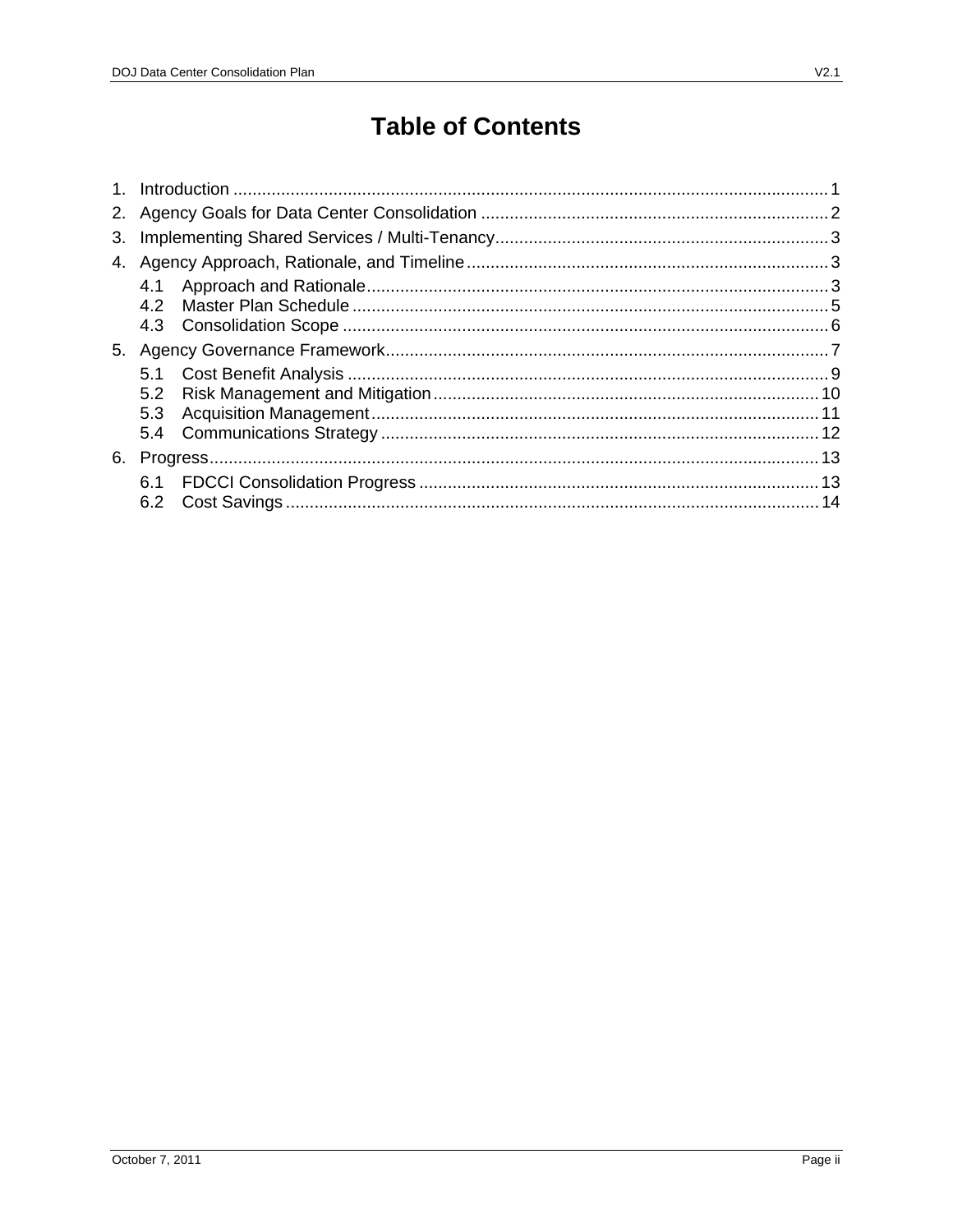# **1. Introduction**

 than 100,000 employees in more than 2,000 facilities work to achieve DOJ's mission. The mission of the Department of Justice (DOJ) is to enforce the law and defend the interests of the United States according to the law; to ensure public safety against threats foreign and domestic; to provide federal leadership in preventing and controlling crime; to seek just punishment for those guilty of unlawful behavior; and to ensure fair and impartial administration of justice for all Americans. Headquartered in Washington, DC, the DOJ is a federated organization consisting of more than 40 senior management offices (SMOs), offices, bureaus, and divisions (collectively called Components). More

DOJ's IT infrastructure mirrors the complexity of the organization. The Components have built and evolved their IT infrastructures over time to meet specific mission needs while the Department has provided shared infrastructure and facilities for use in supporting a wide variety of Component mission requirements. Our past approach has not emphasized centralization or consolidation, but served to maintain federated Component autonomy with respect to their IT missions and decision making.

DOJ supports the Federal Data Center Consolidation Initiative (FDCCI) strategy to achieve greater efficiencies via data center consolidation and shared services and has set in place practices to accomplish both. In alignment with the FDCCI, DOJ initiated program activities in 2010 and began working collaboratively with Components to better understand the IT infrastructure inventory, performance objectives, future plans, and challenges. In 2011, the Department launched an executive forum of Component CIOs for discussing FDCCI agency-wide. Also in 2011, DOJ initiated cost reporting to establish a current baseline for IT infrastructure costs at DOJ data centers. An internal cost model was developed to help determine DCCI costs and benefit potentials at DOJ and the Department has also been a key collaborator on the government-wide Total Cost of Operations (TCO) model that OMB/GSA is developing for the FDCCI.

Also in 2011, the Department's DCCI team met with and reviewed plans and lessons learned from several federal, state, and commercial consolidation efforts, and has worked with internal departmental groups to understand best practices applied in recent consolidation and virtualization efforts undertaken in the classified IT area. We have also communicated with commercial providers of data center and consolidation services to inform our efforts, and the Department is participating in an inter-agency peer review process.

Understanding the importance of complete and accurate information, DOJ implemented several steps to verify and improve the FDCCI IT asset inventory reporting for 2011, including:

- Reviewing inventory submissions provided by Components to identify missing or suspect entries
- Conducting data center site visits and holding discussions with Component leadership and staff
- Conducting interviews with Component designated Points of Contact (POCs) for the consolidation initiative to ensure asset inventory reports were complete, accurate, and consistent, and to identify limitations
- Requiring asset inventory reports submitted by Components be approved by Component CIOs or equivalent role

As identified during the asset inventory update, limitations continue to exist in measuring and reporting detailed information on energy, server utilization, and operational costs.

 To date, DOJ has identified 36 data center sites for consolidation. Since submission of last year's consolidation plan, DOJ reduced its number of data processing facilities from 105 to 75, with plans to consolidate 2 additional facilities by the end of 2011, and 4 facilities in 2012. The most recent asset inventory update also reflects improvements in virtualization, a key focus area in DOJ's overall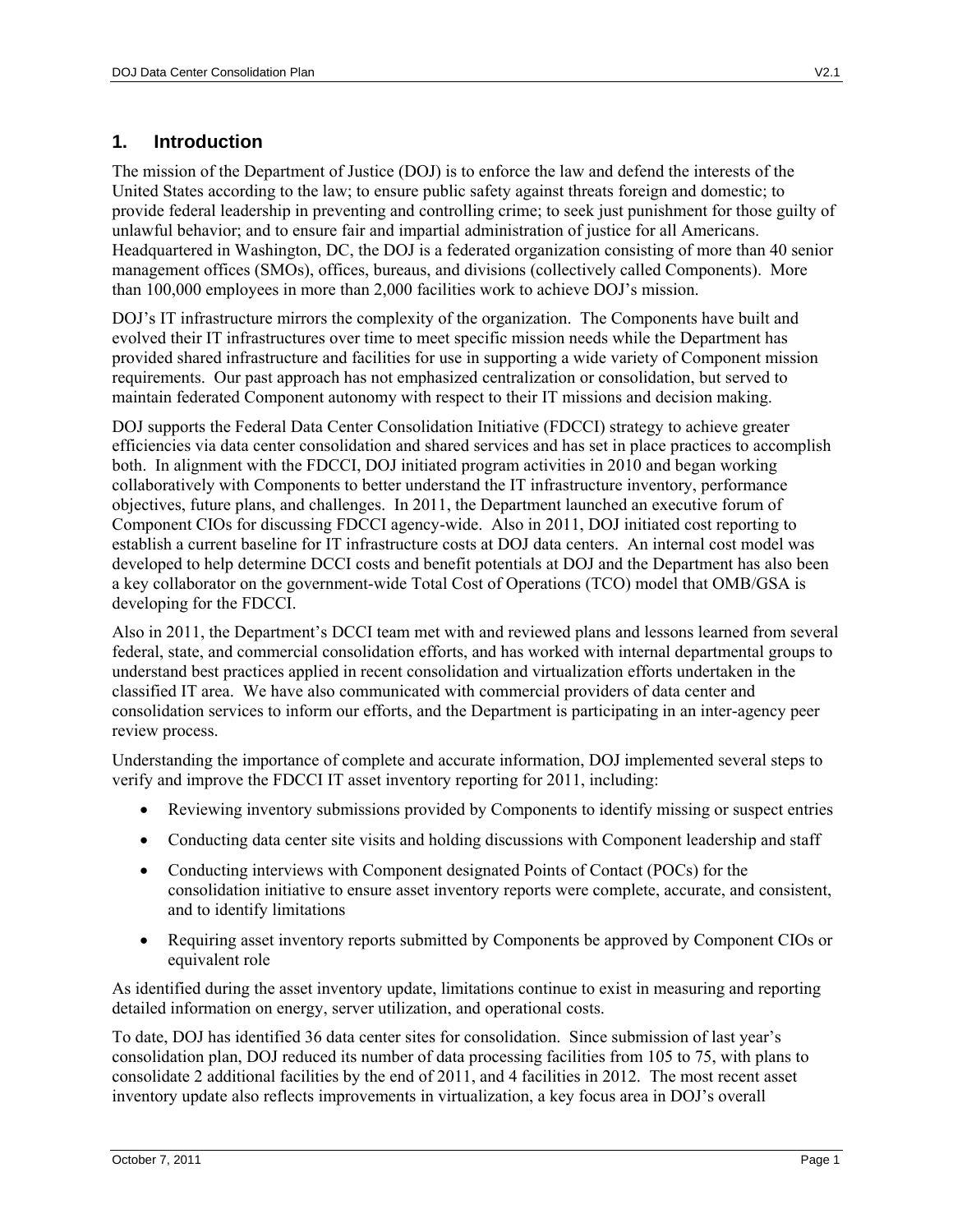consolidation efforts. While early consolidation efforts have resulted in reducing the number of data centers far sooner than originally planned, much of the "low hanging fruit" has now been harvested and the more challenging and difficult work remains.

The Department recognizes that achieving significant additional IT infrastructure consolidation will require a concerted multi-year enterprise initiative that has the clear support of Component leadership and empowers the Department CIO with the authorities and responsibilities for commodity IT expenditures as required by OMB Memorandum 11-29. Towards this end, over the next 90 days, the Deputy Attorney General will engage Component leadership with the objectives of defining aggressive targets for cost savings through IT infrastructure consolidation, developing the plans to achieve these targets and identifying the required funding mechanisms. When these enterprise planning efforts are complete, the Department will submit an updated plan to OMB that will provide additional specificity on schedule, cost savings estimates, shared services to be deployed and impacts to existing data center locations.

# **2. Agency Goals for Data Center Consolidation**

DOJ will emphasize the following goals for the data center consolidation initiative:

- Support the Department's mission priorities
- Optimize the cost, performance, and delivery of IT technologies and services by leveraging a range of hosting environments including cloud computing, commercial hosting, government hosting, commercial collocation, and government collocation
- Reduce the total cost of ownership for IT infrastructure through more effective planning, budgeting, acquisition, operations, and governance practices
- Shift investments to more efficient and standardized computing platforms and technologies, focusing on server virtualization
- Improve the quality, availability, and adoption of shared infrastructure services, focusing on enterprise email and enhanced hosting and storage services
- Maintain and enhance the security, reliability, and recoverability of the enterprise IT infrastructure through modernization/relocation of the JDC-W data center services, a more unified architecture and standards, and enhanced cross-organization communications and collaboration
- Enable improved management decision making by streamlining and enhancing the accessibility, timeliness, value, and use of IT asset inventory and consolidation data

DOJ's consolidation planning to date has been based on the overarching objective of aligning with guidance from OMB, GSA, and the Data Center Consolidation Task Force (DCCTF) as well as best commercial practices. Accordingly, the Department has established preliminary quantitative goals for: the number of datacenters to be consolidated, average virtualization percentage across the enterprise, average number of virtual machines per host for the enterprise, and IT infrastructure cost savings/avoidance to be realized. DOJ will finalize these quantitative goals as part of the enterprise planning process.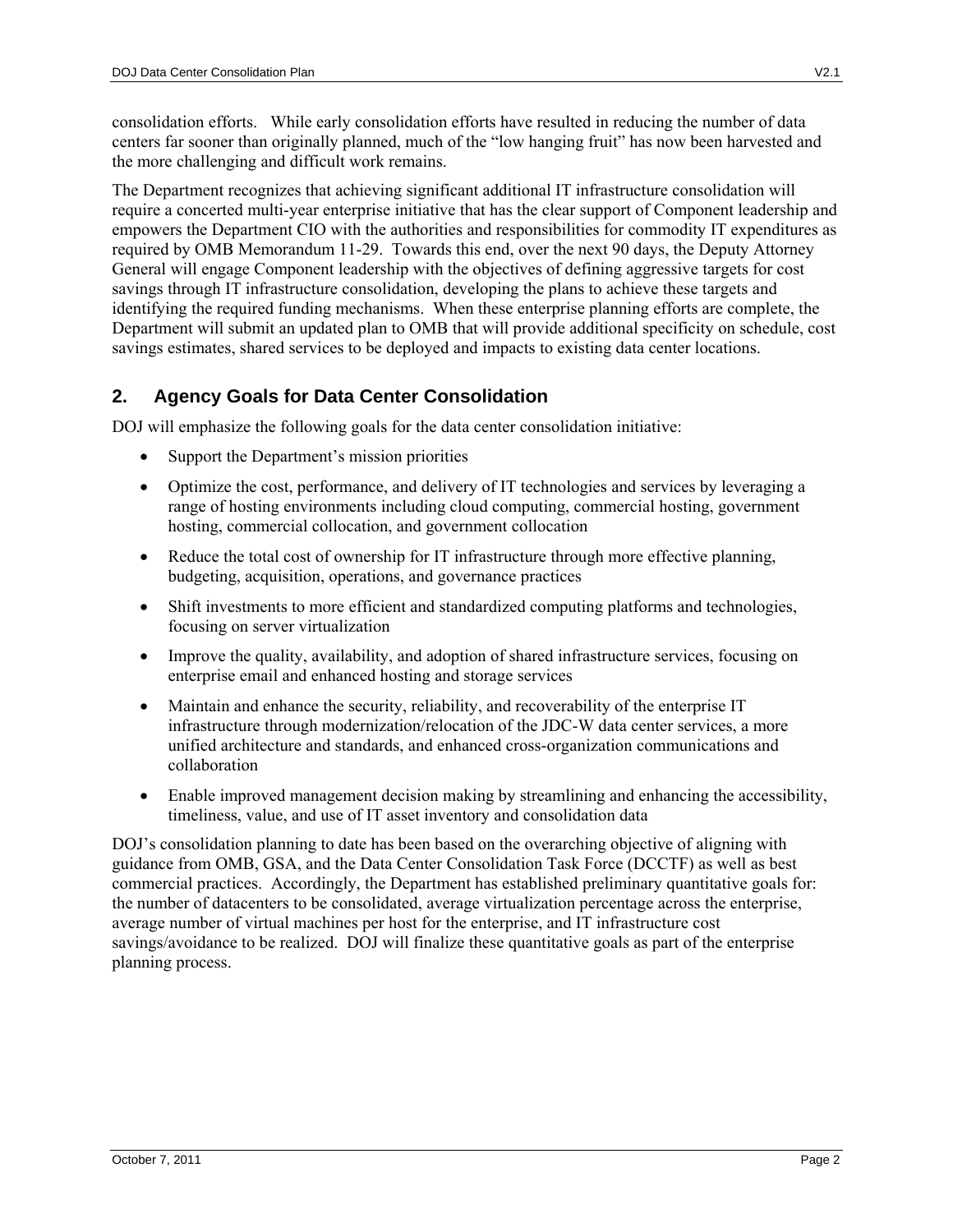# **3. Implementing Shared Services / Multi-Tenancy**

The Department plans, develops, deploys, operates, and manages a wide range of enterprise infrastructure services in the context of a broader framework bounded by Departmental and Component requirements, preexisting legacy systems and programs, contracts, government-wide initiatives and mandates, new technologies, and mission priorities. Data center consolidation presents new opportunities to further the use and expansion of shared services in alignment with DOJ's IT Strategic Plan and the FDCCI.

# **Shared Services**

DOJ currently provides a number of enterprise shared services for use by Components, including JUTNet for managed wide-area network services, TIC for trusted internet connectivity, and the Justice Security Operations Center (JSOC) for cyber defense and security operations. Additionally, DOJ provides services for a small number of other organizations (including the Department of Homeland Security).

Having widely and successfully deployed shared services at an enterprise level, the Department understands the value they generate as well as the complexity and challenges associated with their delivery. Deployments of additional enterprise shared services are integral to our consolidation plans, and DOJ will apply lessons learned and guiding principles from these past efforts to new offerings as they evolve. Future services under consideration in conjunction with data center consolidation include hosting, storage, email and collaboration tools, VOIP, IT inventory/asset management, and enterprise network/LAN management.

Selected services and delivery models will be further evaluated in collaboration with DOJ Components during detailed planning and analysis efforts to determine the optimal methods for future acquisition, provisioning, and delivery.

### **Multi-Tenancy**

DOJ currently provides multi-tenant data center and IT infrastructure support for its Component organizations as well as the Department of Homeland Security through the enterprise Justice Data Centers under OCIO management. While the Department's plans do not presently focus on providing multitenant support for other Agencies, DOJ intends to enhance enterprise data center services to further drive consolidation and improve multi-tenancy throughout the enterprise data center infrastructure used by DOJ Components.

# **4. Agency Approach, Rationale, and Timeline**

### **4.1 Approach and Rationale**

DOJ's existing data center configuration is the result of a historically decentralized IT organization where Components have developed their own IT infrastructure in addition to mission-specific IT applications. DOJ entered the data center consolation process with 105 data processing facilities. Two of these facilities are enterprise data centers; the remainder are owned and operated by Components.

DOJ's approach for data center consolidation includes reducing its data center footprint through expanded use of standard architectures, shared services, shared infrastructure, and shared facilities. Consolidation of data center services at DOJ will be based on two primary groups of activities:

- 1. Data Center Optimization
- 2. Enterprise Shared Services

These activities are described below and a Master Plan Schedule is provided in Section 4.2.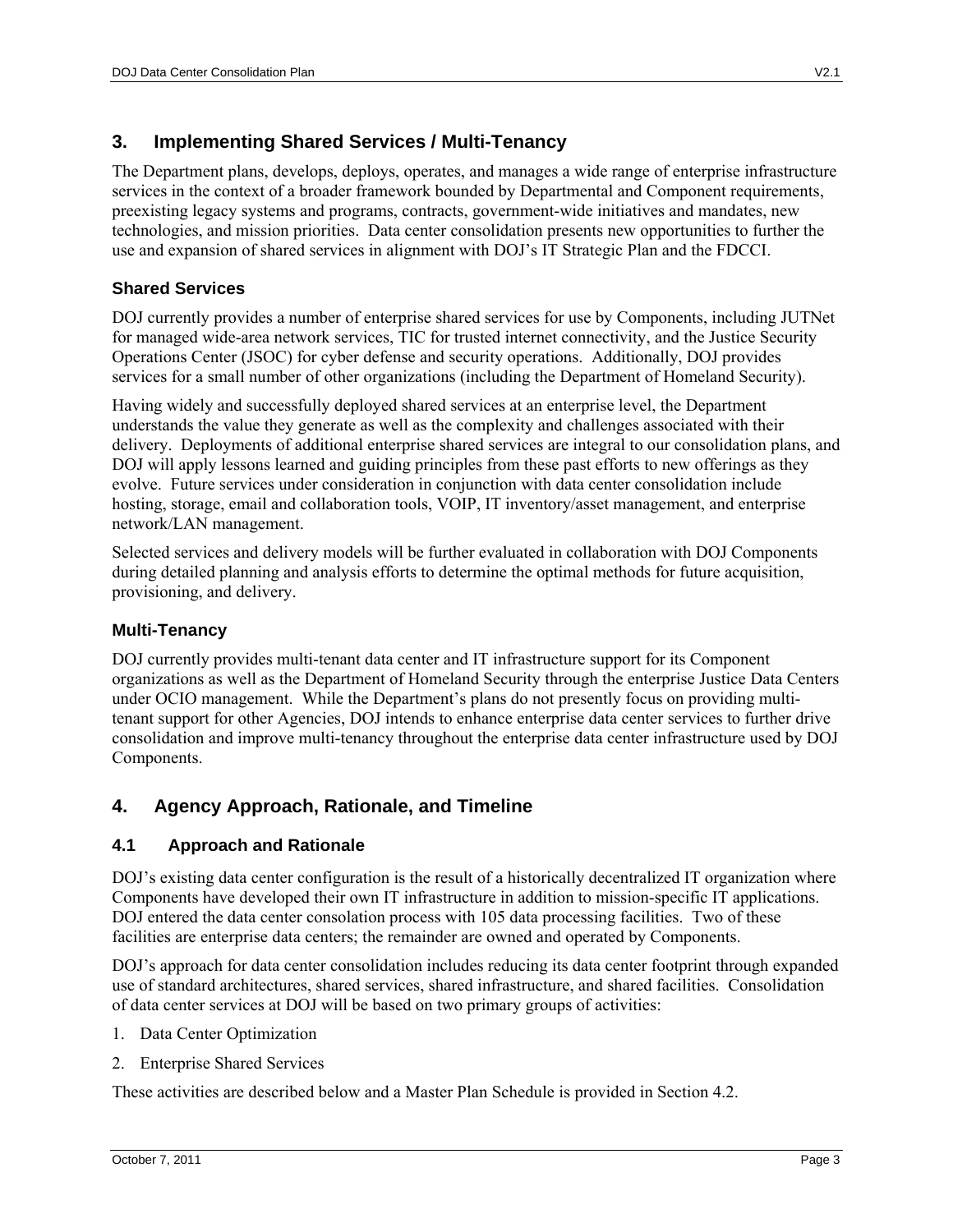### **Data Center Optimization**

This group includes tasks and activities associated with consolidating data processing facilities primarily through collocation of equipment into fewer sites and reduction of physical servers via increased virtualization. To date, initiatives in this activity area have resulted in consolidation of 30 data processing facilities larger than 100 square feet. Going forward, DOJ will focus on three key areas:

- 1. Consolidation of additional sites identified by Components as candidates for closure
- 2. Evaluation and execution of additional near-term infrastructure optimization and consolidation opportunities
- 3. Implementing a performance management framework with Department-wide targets for virtualization and standards for energy monitoring/management

# **Enterprise Shared Services**

DOJ's data center footprint and legacy IT infrastructure evolved over time to serve the needs of a highly federated organization. Moving from the current environment to a more unified, standardized and costefficient approach for providing data center services requires expanded use of commodity IT services across the enterprise. DOJ has begun to explore alternatives for procuring and implementing the necessary infrastructure-level and application-level commodity IT services required to support component missions in the most cost-effective manner. These services must be reliable and rapidly scalable. Additionally, they must be priced based on cost-to-deliver and available to Components through usagebased charging models. The target set of commodity services to be deployed will be defined during the enterprise planning process currently being undertaken by the Department. Subsequent phases of work will include: defining enterprise standards, procurement and implementation of the required services, and migration. DOJ will update the consolidation scope, approach, and timeline in collaboration with Components as the enterprise planning efforts are completed.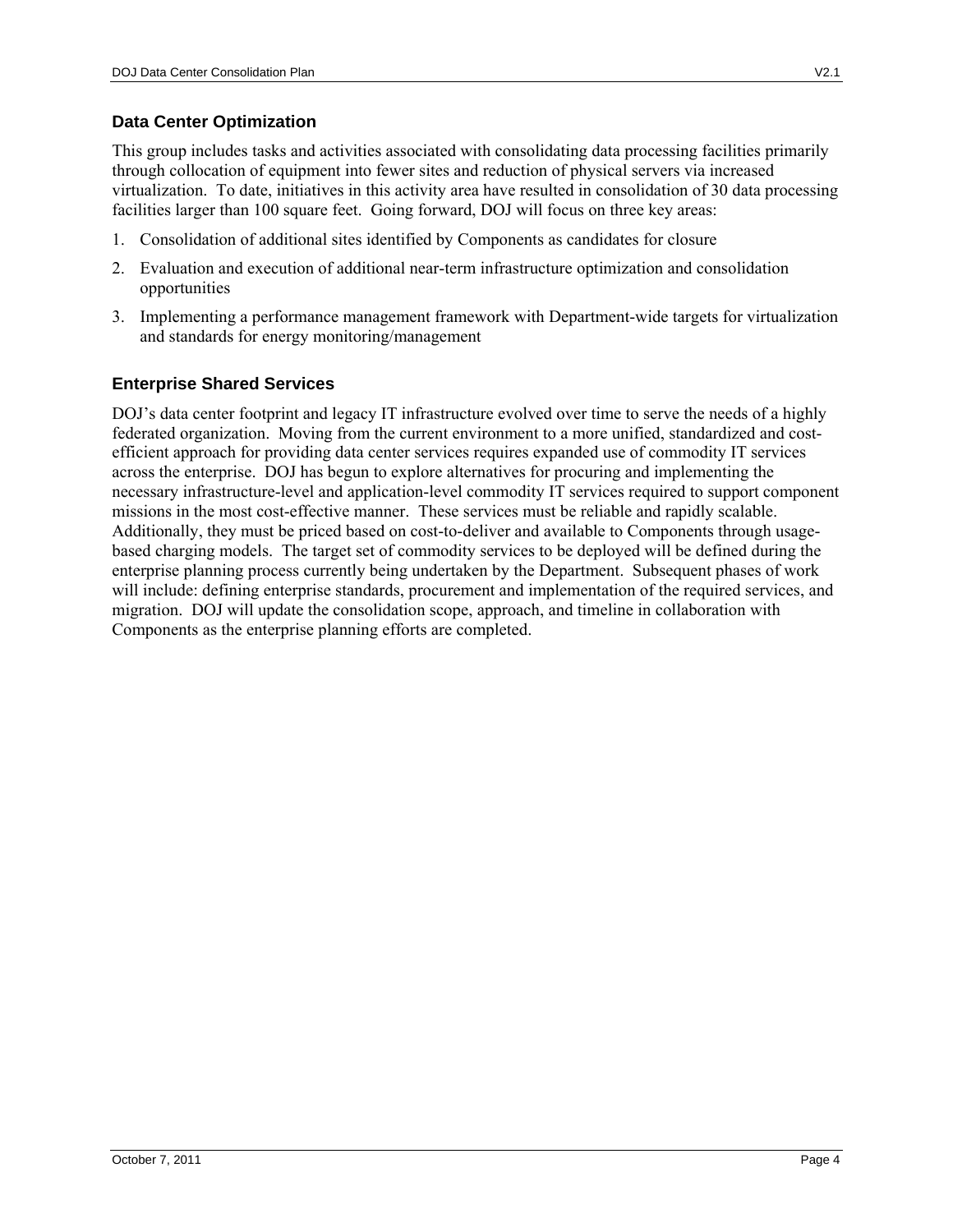#### **4.2 Master Plan Schedule**

Figure 1 illustrates the projected master plan schedule and timeline for DOJ's consolidation plans in support of the FDCCI. The schedule will be updated and finalized as enterprise planning efforts are completed.



Figure 1 - DOJ Data Center Consolidation Master Plan Schedule and Timeline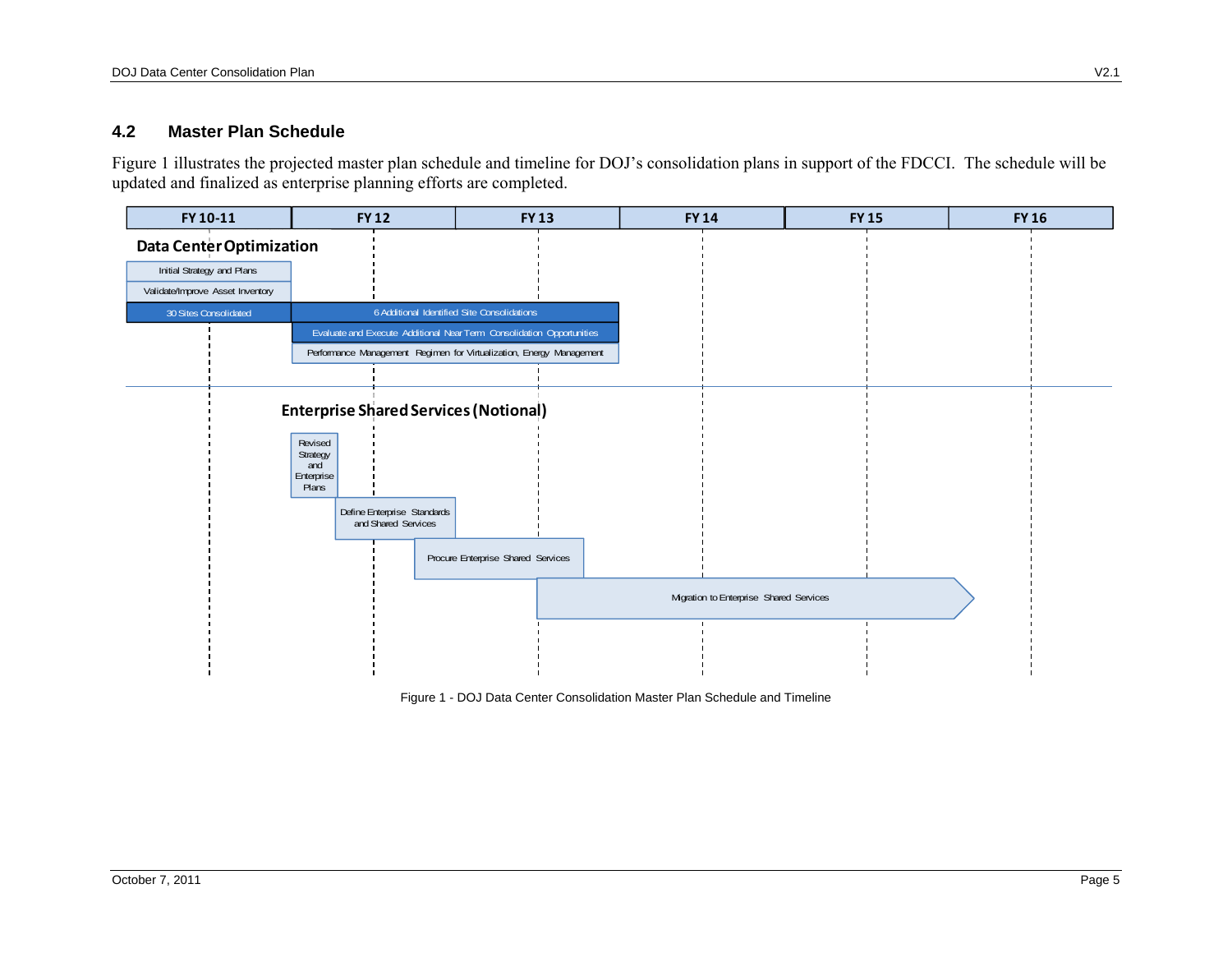# **4.3 Consolidation Scope**

The Department's consolidation and optimization efforts focus on unclassified data processing facilities, with 5 or more servers, located within the Continental United States. For reporting purposes, DOJ considers facilities meeting these criteria as "data centers" regardless of their size. In alignment with OMB guidance, the Department reports consolidation activity for sites 100 sq ft or larger.

Table 1 defines the current consolidation scope and schedule for DOJ data centers  $(≥ 100$  square feet) to be consolidated. DOJ recognizes that execution of a broader IT transformation initiative may impact the future consolidations and will update the consolidation scope and plans as the longer-term strategy evolves.

| $\pmb{\sharp}$ | <b>Agency</b><br>Component | Data Center | Location          | <b>Action</b>            | <b>Status</b> |
|----------------|----------------------------|-------------|-------------------|--------------------------|---------------|
| 1              |                            |             | Washington, DC    | Consolidate/Decommission | Completed     |
| 2              |                            |             | Ft. Worth, TX     | Consolidate/Decommission | Completed     |
| 3              |                            |             | Atlanta, GA       | Consolidate/Decommission | Completed     |
| 4              |                            |             | Boston, MA        | Consolidate/Decommission | Completed     |
| 5              |                            |             | Chicago, IL       | Consolidate/Decommission | Completed     |
| 6              |                            |             | Dallas, TX        | Consolidate/Decommission | Completed     |
| 7              |                            |             | Centennial, CO    | Consolidate/Decommission | Completed     |
| 8              |                            |             | Detroit, MI       | Consolidate/Decommission | Completed     |
| 9              |                            |             | El Paso, TX       | Consolidate/Decommission | Completed     |
| 10             |                            |             | Houston, TX       | Consolidate/Decommission | Completed     |
| 11             |                            |             | Los Angeles, CA   | Consolidate/Decommission | Completed     |
| 12             |                            |             | Fairfax, VA       | Consolidate/Decommission | Completed     |
| 13             |                            |             | Miami, FL         | Consolidate/Decommission | Completed     |
| 14             |                            |             | Metairie, LA      | Consolidate/Decommission | Completed     |
| 15             |                            |             | New York, NY      | Consolidate/Decommission | Completed     |
| 16             |                            |             | Newark, NJ        | Consolidate/Decommission | Completed     |
| 17             |                            |             | Philadelphia, PA  | Consolidate/Decommission | Completed     |
| 18             |                            |             | Phoenix, AZ       | Consolidate/Decommission | Completed     |
| 19             |                            |             | Quantico, VA      | Consolidate/Decommission | Completed     |
| 20             |                            |             | San Diego, CA     | Consolidate/Decommission | Completed     |
| 21             |                            |             | San Francisco, CA | Consolidate/Decommission | Completed     |
| 22             |                            |             | Guaynabo, PR      | Consolidate/Decommission | Completed     |
| 23             |                            |             | Seattle, WA       | Consolidate/Decommission | Completed     |
| 24             |                            |             | Chantilly, VA     | Consolidate/Decommission | Completed     |
| 25             |                            |             | St. Louis, MO     | Consolidate/Decommission | Completed     |
| 26             |                            |             | Washington, DC    | Consolidate/Decommission | Completed     |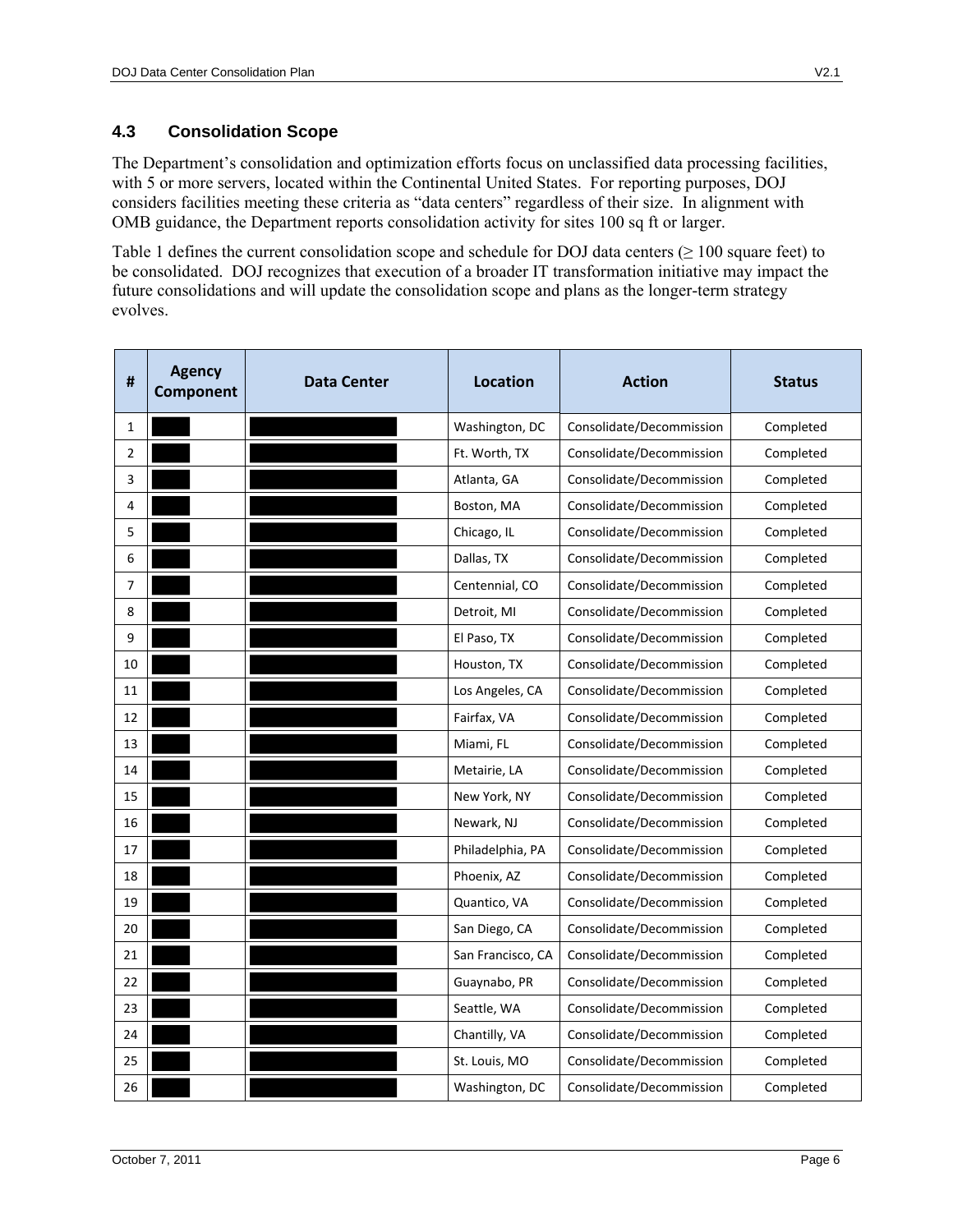| #  | <b>Agency</b><br>Component | <b>Data Center</b> | Location        | <b>Action</b>            | <b>Status</b>     |
|----|----------------------------|--------------------|-----------------|--------------------------|-------------------|
| 27 |                            |                    | Ft. Dix, NJ     | Consolidate/Decommission | Completed         |
| 28 |                            |                    | Tallahassee, FL | Consolidate/Decommission | Completed         |
| 29 |                            |                    | Washington, DC  | Consolidate/Decommission | Completed         |
| 30 |                            |                    | Arlington, VA   | Consolidate/Decommission | On track: 4Q/2011 |
| 31 |                            |                    | Arlington, VA   | Consolidate/Decommission | On track: 4Q/2011 |
| 32 |                            |                    | Chevy Chase, MD | Consolidate/Decommission | Completed         |
| 33 |                            |                    |                 | Consolidate/Decommission | On track: 2012    |
| 34 |                            |                    |                 | Consolidate/Decommission | On track: 2012    |
| 35 |                            |                    |                 | Consolidate/Decommission | On track: 2012    |
| 36 |                            |                    | Washington, DC  | Consolidate/Decommission | On track: 2012    |

Table 1 - Consolidation Scope

# **5. Agency Governance Framework**

DOJ has developed and implemented an integrated IT governance process as part of the Department's IT governance program that seeks to maximize the value and manage the risks associated with acquisition and management of IT investments. The governance efforts focus on improving the processes for investment selection and ensuring appropriate oversight is performed throughout an investment's life cycle. The governance processes have evolved over several years and continue to mature as the Department works to improve and integrate IT management efforts into a more cohesive set of actions. For the data center consolidation initiative, DOJ will leverage and build upon the existing IT governance framework to achieve the Department's goals and objectives.

### **Stakeholder Groups**

As illustrated in Figure 2, five primary stakeholder groups play key roles in the DOJ IT governance processes. These stakeholder groups and organizations include:

- **Federal Oversight Groups**: includes external organizations who oversee the Department's governance activities, such as the Office of Management and Budget (OMB), the Government Accountability Office (GAO), the DOJ Office of the Inspector General (OIG), and Congress.
- **DOJ Oversight Groups:** includes the review boards, advisory councils and committees who govern the Department's IT investment activities.
- **DOJ Partners:** includes the Departmentlevel persons and organizations outside the DOJ OCIO who participate in or influence IT investment planning and management. This includes Partners involved in integrating



Figure 2 - Governance Stakeholders and Organizations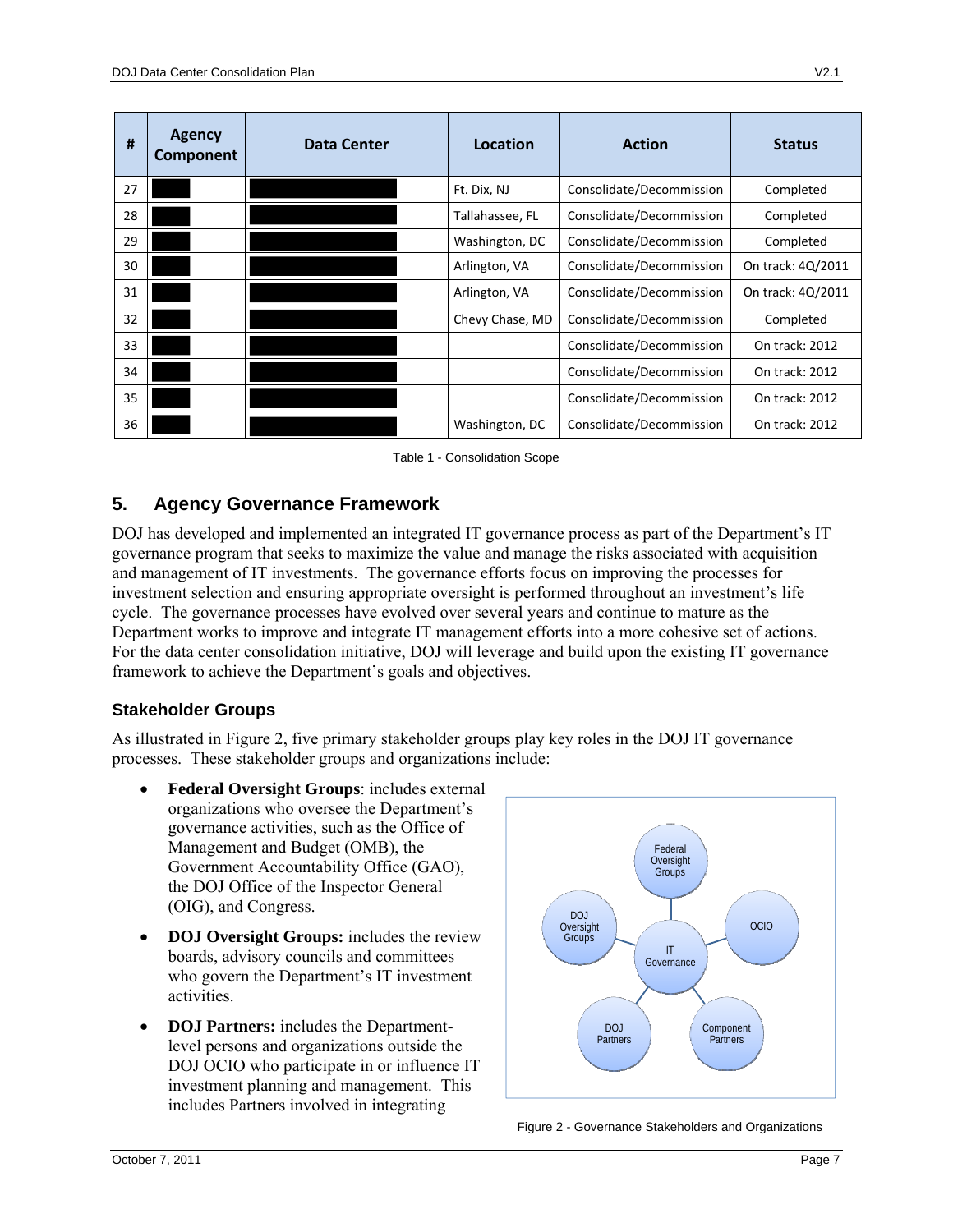sustainability principles from the Department's Strategic Sustainability Performance Plan.

- **Component Partners:** includes the people and organizations within the DOJ Components responsible for performing or participating in IT investment management processes.
- **Office of the CIO (OCIO):** includes staff organizations under the Department CIO who are responsible for managing the Department's IT investment management programs, including the Consolidation Management Team that provides guidance and oversight for data center consolidation efforts. The Consolidation Management Team also holds responsibility for developing the master program schedule and plans, business case and alternatives analysis, status tracking and reporting, financial management, communications management, acquisition management, and risk management.

### **Planned Activity Highlights**

Governance activities in support of DOJ's data center consolidation initiative will include, but not be limited to:

- DOJ Partners and Oversight Groups:
	- Establish sustained IT governance at the Department and its Components to reduce costs, reduce environmental impact, improve efficiency and service levels, enhance agility and business continuity, and strengthen IT security.
	- Establish formal Departmental policy requiring conformance with the Department's plans and activities for data center consolidation and optimization.
	- Participate in the OCIO review and approval of Component IT Infrastructure Business Plans and Budgets [Budget Staff].
	- Ensure all data center expenditures and contracts are accounted for in approved IT Infrastructure Business Plans [Acquisition Staff].
- DOJ OCIO:
	- Establish a performance management framework that directs lifecycle activities supporting the goals of this initiative, including development of a common set of metrics and targets as a basis for decisions on IT infrastructure and data centers.
	- Establish a customer representation mechanism to establish service level agreements for enterprise data centers and shared services and oversee enterprise data center performance.
	- Sponsor independent assessments on compliance, performance, and governance.
- Component Partners:
	- Participate in steering/governance bodies and standards working groups.
	- Develop and maintain IT Infrastructure Business Plans. Plans must be submitted to and approved by the DOJ CIO.
	- Consolidate/optimize data center IT infrastructure to achieve goals and objectives in compliance with approved plans.
	- Periodically measure and report on IT inventory, consolidation/optimization progress and performance against key metrics.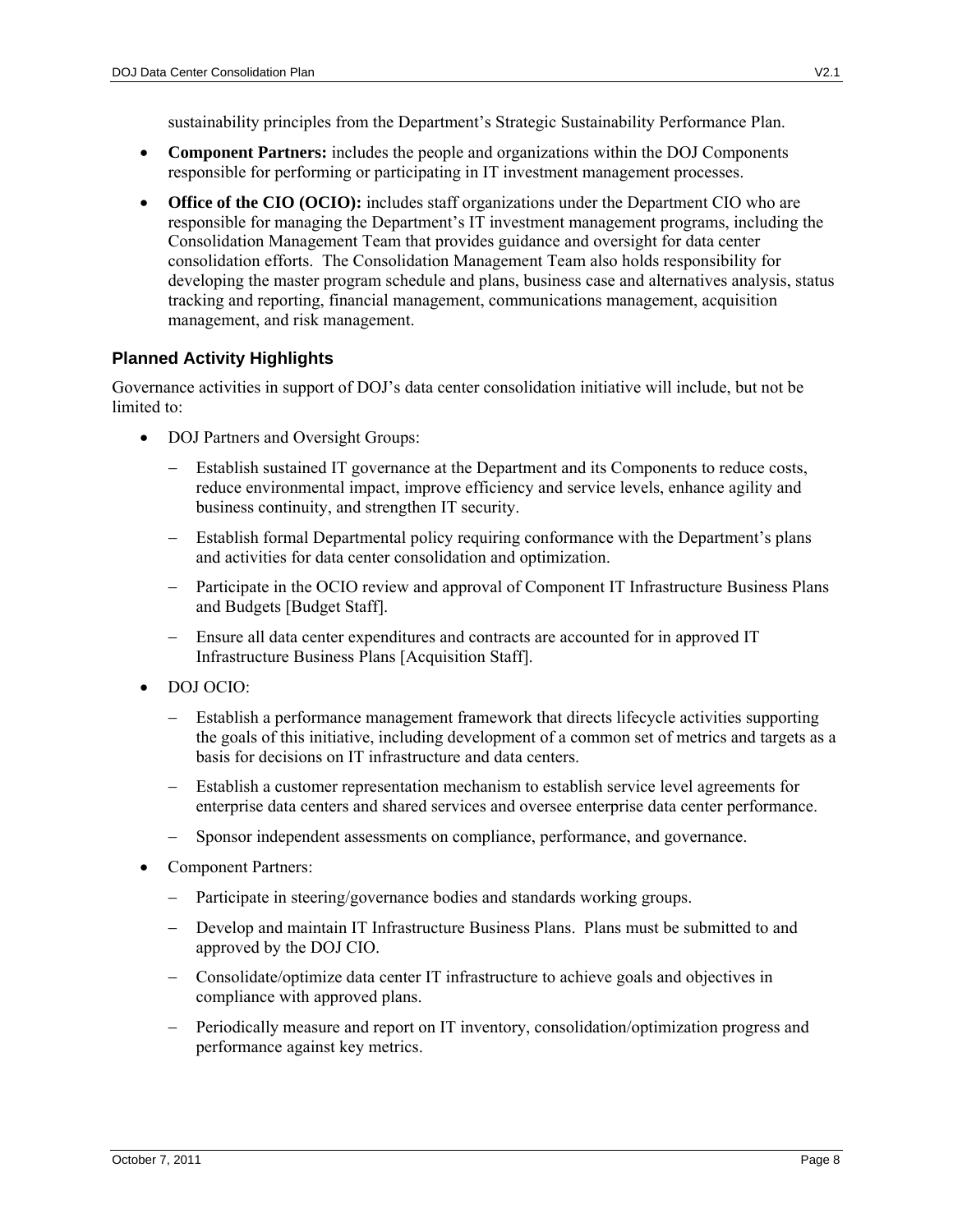## **Performance Management and Metrics**

Achieving the goals of the data center consolidation initiative requires an approach that addresses business, technical, and organizational considerations. Based on a foundation of performance management and monitoring, DOJ will define and periodically update selected metrics and targets to measure success and enable improved management of the data center infrastructure. Performance management provides a framework for Department and Component planning efforts and offers improved insight and intelligence into cost savings, operational efficiencies, service quality, energy use, and environmental impact.

Performance metrics selected for initial DOJ emphasis include:

- Number of data centers
- Average server virtualization %
- Average number of virtual OS per host
- Savings/cost avoidance

DOJ anticipates emphasizing a broader range of metrics in the future to include, but not be limited to:

- Data center IT asset inventory and management (e.g., quantities of data centers, racks, and server platforms; aggregate floor space; building operational costs)
- Server virtualization and consolidation (e.g., average virtualization  $\%$ , average # of virtual OS per host, average OS virtualization %, average server utilization)
- Rack space consolidation (e.g., rack space utilization  $\%$ )
- Energy efficiency (e.g., average power usage efficiency or PUE, average power density capacity equivalent)
- Enterprise service management (e.g., SLAs, availability, reliability, maintainability, service desk, change management, incident/problem management)

# **5.1 Cost Benefit Analysis**

DOJ's data center infrastructure reflects the complexity of a highly federated organization with disparate legacy architectures and technologies that has evolved over many years. Like other agencies within the Federal Government, there are opportunities to obtain cost savings through best practice standardization, consolidation, and leveraged acquisitions. Areas impacted would include: hardware, software, networking, facilities, energy, and labor.

The government's data center consolidation initiative mandates that the Department close data centers and perform consolidation to meet budget, performance, security, and environmental goals established for the federal enterprise. The initiative highlights the potential for benefits through leveraging more efficient platforms and technologies; improving standardization and automation; introducing more effective practices; and reducing the energy and real estate footprint of government data centers. DOJ leadership supports this initiative.

DOJ identified potential four-year savings of \$7M associated with the current consolidation scope (36 sites) from FY10 through FY13. DOJ is applying several tools to make decisions and quantify the business case for broader consolidation. Estimates derived through internally developed models indicate sizeable potential cost savings/avoidance, net of investment, over a five year period. DOJ is working with the beta FDCCI model for estimating data center Total Cost of Operations (TCO). Early versions of the FDCCI TCO model indicate a potential for additional costs and benefits which we are currently studying.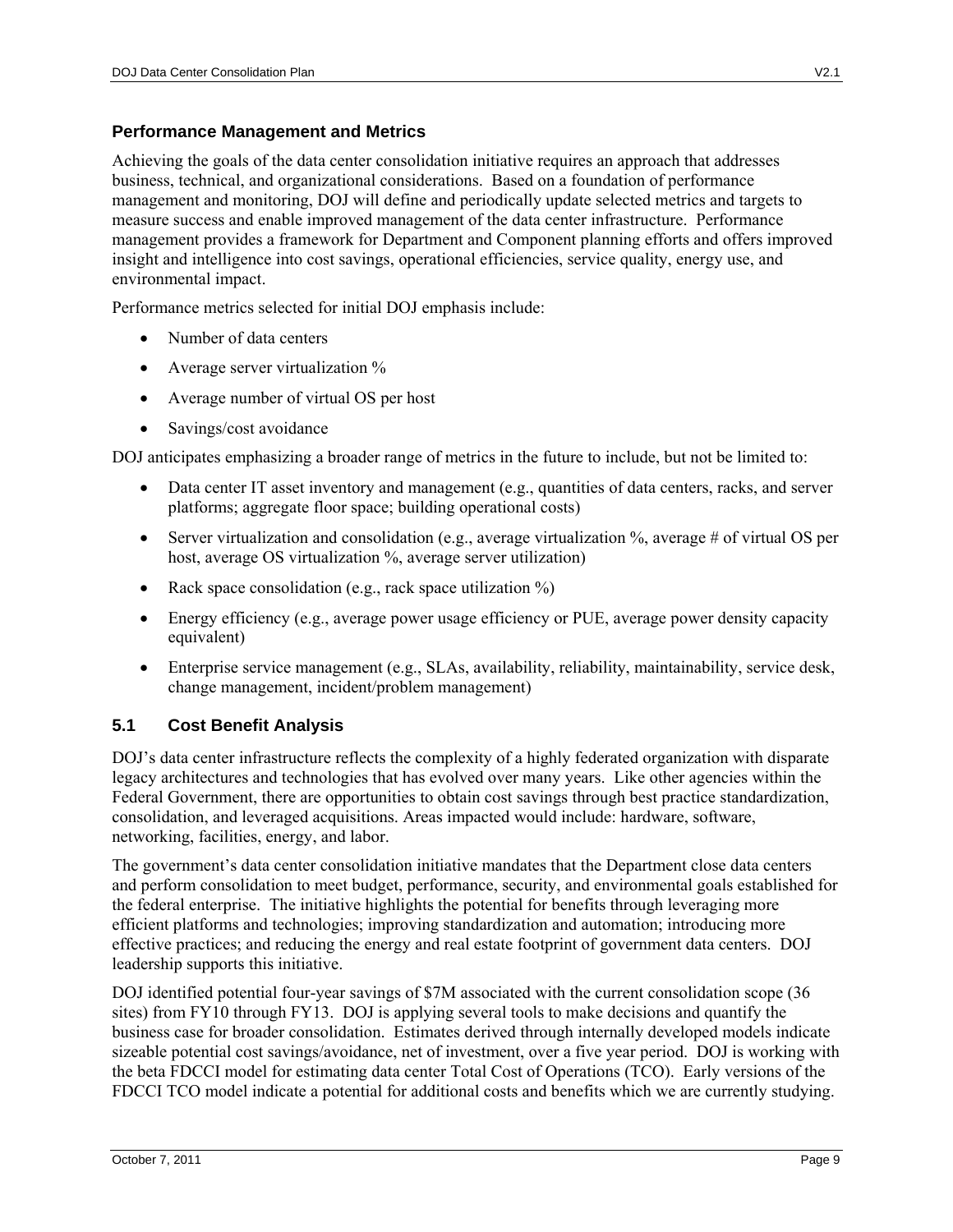DOJ intends to perform additional cost benefit analysis as part of the enterprise planning efforts underway and will continue to work with DOJ Components and the FDCCI PMO to leverage the TCO model as it evolves to a final version accepted for government-wide use.

# **5.2 Risk Management and Mitigation**

While data center consolidation offers the promise of improvements in cost savings, efficiency, service quality, energy use, and environmental impact, it also presents risks for adversely impacting mission performance if managed or executed improperly. Effective management and mitigation of risk requires accurate and timely visibility of program and technical performance across all phases of consolidation.

The Consolidation Management Team will oversee enterprise risk management and mitigation efforts throughout the duration of the data center consolidation initiative, ensuring the appropriate level of visibility, insight and action during pre-consolidation, consolidation, and post-consolidation activities. The Consolidation Management Team will also be responsible for developing the overall Risk Management Plan for the initiative, which will describe in detail the approach to risk identification, analysis, planning, tracking, control, and communications.

DOJ has identified the following program-level risks associated with the data center consolidation initiative categorized by primary risk types (i.e., funding, management, technical, and security). The teams responsible for overseeing specific data center consolidation efforts will manage risks at the component/system and data center levels.

| <b>Type</b>                           | <b>Risk</b>                                                                                                                                                                                                                                                         | <b>Mitigation</b>                                                                                                                                                                                                                                                                                                                                     |
|---------------------------------------|---------------------------------------------------------------------------------------------------------------------------------------------------------------------------------------------------------------------------------------------------------------------|-------------------------------------------------------------------------------------------------------------------------------------------------------------------------------------------------------------------------------------------------------------------------------------------------------------------------------------------------------|
| Funding                               | Lack of up-front investment will<br>delay and/or prevent consolidation<br>and achievement of targets.                                                                                                                                                               | Actively involve Department leadership and<br>Budget Staff in early strategy, planning, and<br>investment management activities. Plan<br>work with phased deliverables that align<br>with funding.                                                                                                                                                    |
| Management                            | Potential downsizing of civilian<br>and contractor personnel due to<br>consolidation will leave the<br>government unable to adequately<br>perform required services and may<br>cause the government to incur<br>unplanned expenses due to contract<br>restrictions. | Engage human resources and procurement<br>organizations to support personnel<br>planning, communications, defining skill<br>sets required for the to-be data centers and<br>establishing personnel policies/procedures.<br>Ensure that all new contracts contain<br>termination clauses to provide service<br>transition and outsourcing flexibility. |
| Management,<br>Technical              | Ability to secure Component<br>cooperation in successfully<br>achieving the vision will prevent,<br>delay, and/or disrupt consolidation<br>efforts.                                                                                                                 | Establish appropriate sponsorship, policy,<br>communications, organization, and<br>governance frameworks. Initiate<br>transformation activities required to evolve<br>to a more leveraged architecture, footprint,<br>and organization.                                                                                                               |
| Management,<br>Technical,<br>Security | Lack of standardized approaches<br>for Department IT development<br>and operations will limit realization<br>of efficiency and savings<br>improvements.                                                                                                             | With Component participation, establish a<br>Department-wide architecture and standards<br>for data center technology, service delivery,<br>security, procurement, and associated key<br>performance areas.                                                                                                                                           |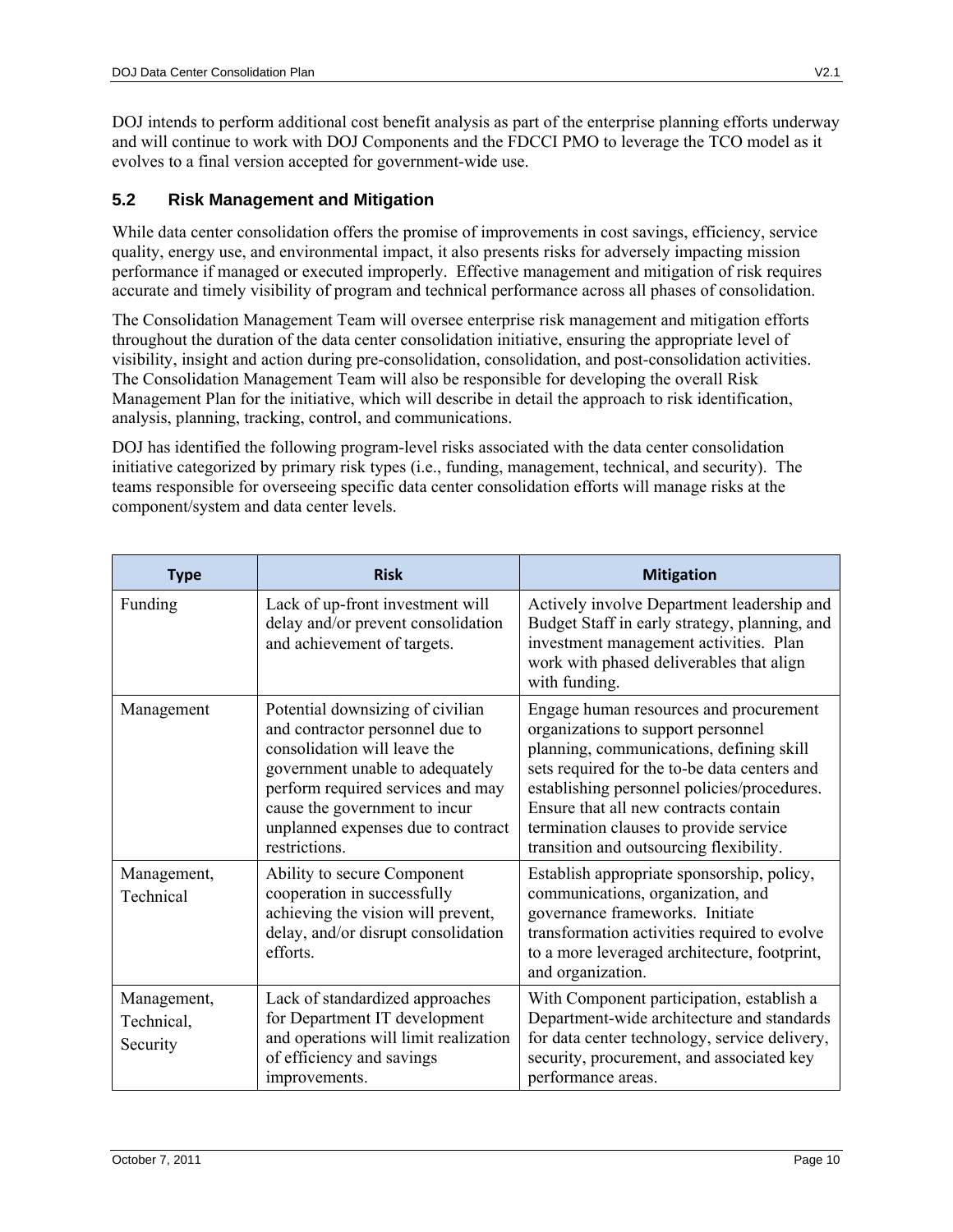| Management                            | The current business case for<br>consolidation as depicted in both<br>OMB's TCO model and DOJ<br>projections relies on cost avoidance<br>to a greater extent than true cost<br>savings/reduction, impairing the<br>ability to track benefit realization<br>over time. | Ensure that all stakeholders clearly<br>understand the cost reduction vs. the cost<br>avoidance benefits projected for the<br>program. Evolve models/projections to<br>incorporate improvements in IT asset and<br>data center cost reporting along with<br>planning details for future service delivery. |
|---------------------------------------|-----------------------------------------------------------------------------------------------------------------------------------------------------------------------------------------------------------------------------------------------------------------------|-----------------------------------------------------------------------------------------------------------------------------------------------------------------------------------------------------------------------------------------------------------------------------------------------------------|
| Management,<br>Technical,<br>Security | Availability of proven commodity<br>services capable of addressing<br>DOJ's needs for flexibility,<br>scalability and security may be<br>limited, potentially delaying and/or<br>preventing broad adoption.                                                           | Engage with other large government and<br>commercial organizations to leverage<br>lessons learned by early adopters in<br>addressing similar challenges. Actively<br>engage Components in requirements<br>definition, acquisition, and selection<br>activities.                                           |

### **5.3 Acquisition Management**

The Consolidation Management Team will develop and oversee DOJ's acquisition management strategy throughout the duration of the data center consolidation initiative. The acquisition management strategy will address:

- Leveraging appropriate DOJ-wide and government-wide acquisition vehicles to optimize lifecycle costs and expenditures associated with data centers and IT infrastructure
- Providing management with adequate information for making decisions concerning procurement of government and contractor resources and services for data center infrastructure, including ensuring the availability of funding
- Providing technical evaluation personnel with adequate information for analyzing and evaluating vendor proposals in alignment with defined data center and IT infrastructure requirements, architectures, and standards for data
- Ensuring that vendors will have adequate information for preparing bids, including established data center standards and architectures
- Providing the source selection official with adequate information on which to base a selection

Additionally, DOJ will establish and enforce formal Departmental policy regarding the acquisition of data center IT infrastructure in conformance with Component IT business plans, as determined by the governance framework for the data center consolidation initiative.

A key contract up for renewal includes the lease for the JDC-W enterprise data center building, which is leased by GSA/DOJ. The current lease term is set to expire in July 2012, with the option for three oneyear extensions. Data center consolidation and implementation of the strategy for enterprise data center services will impact the requirements and lease contract for the JDC-W facility.

Options under consideration for future acquisition in the delivery of data center services include cloud computing, commercial hosting, government hosting, commercial collocation, and government collocation services. Initial cloud computing efforts are underway, and analysis of those efforts will be considered in determining the impact of broader deployment across the Department.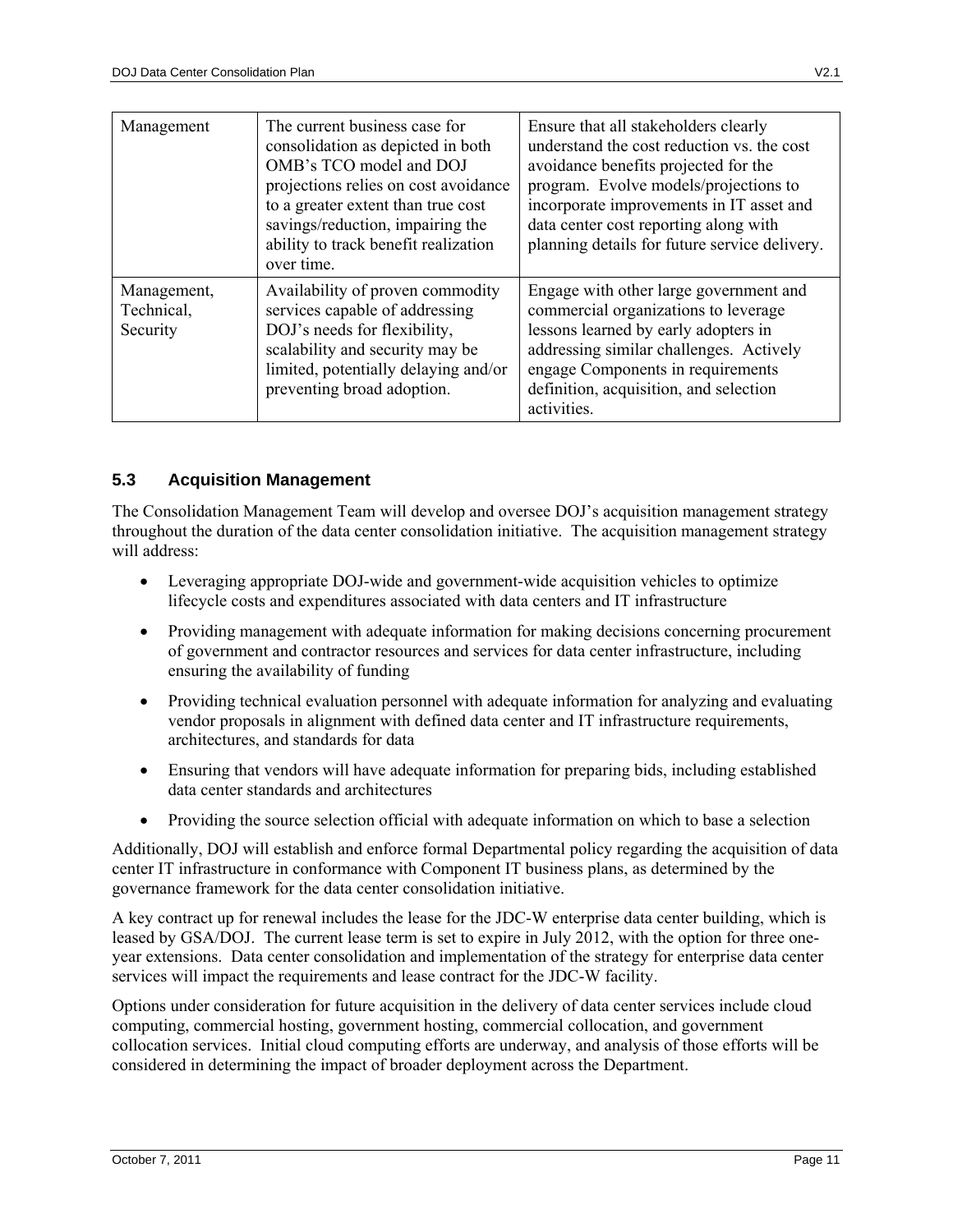To date, no contracts have been canceled as part of the Department's consolidation efforts and acquisition issues have not delayed consolidation.

#### **5.4 Communications Strategy**

Data center consolidation will require significant change and transformation in how the Department delivers IT infrastructure services. The Department's communications strategy for this initiative will focus on providing effective communications throughout the transformation efforts to improve stakeholder awareness, understanding, compliance, and decision-making. Specific objectives include

providing direct and open communications, guidance, and status; exchanging information, opinions, and ideas; addressing questions and concerns; managing expectations; and promoting acceptance, ownership, and enthusiasm.

The Consolidation Management Team will develop a formal Communications Plan to ensure that communications about the consolidation efforts convey the right message, from the right communicator, to the right audience, through the right channel, at the right time. At a minimum, the Communications Plan will address: purpose, scope, terminology, guiding principles and best practices, references, stakeholders, stakeholder needs, communications channels and methods, and communications events. Figure 3 illustrates a preliminary list of stakeholders for communications on consolidation related topics. Figure 3 - Key Stakeholders for Communications



Key assumptions include:

- The Consolidation Management Team will coordinate formal and semi-formal communications, under the direction of the CIO, with internal and external stakeholders
- The OCIO will be the primary interface for communications to DOJ and Federal Oversight Groups
- Component CIOs will serve as the primary conduits for communications with Component Partners and User Communities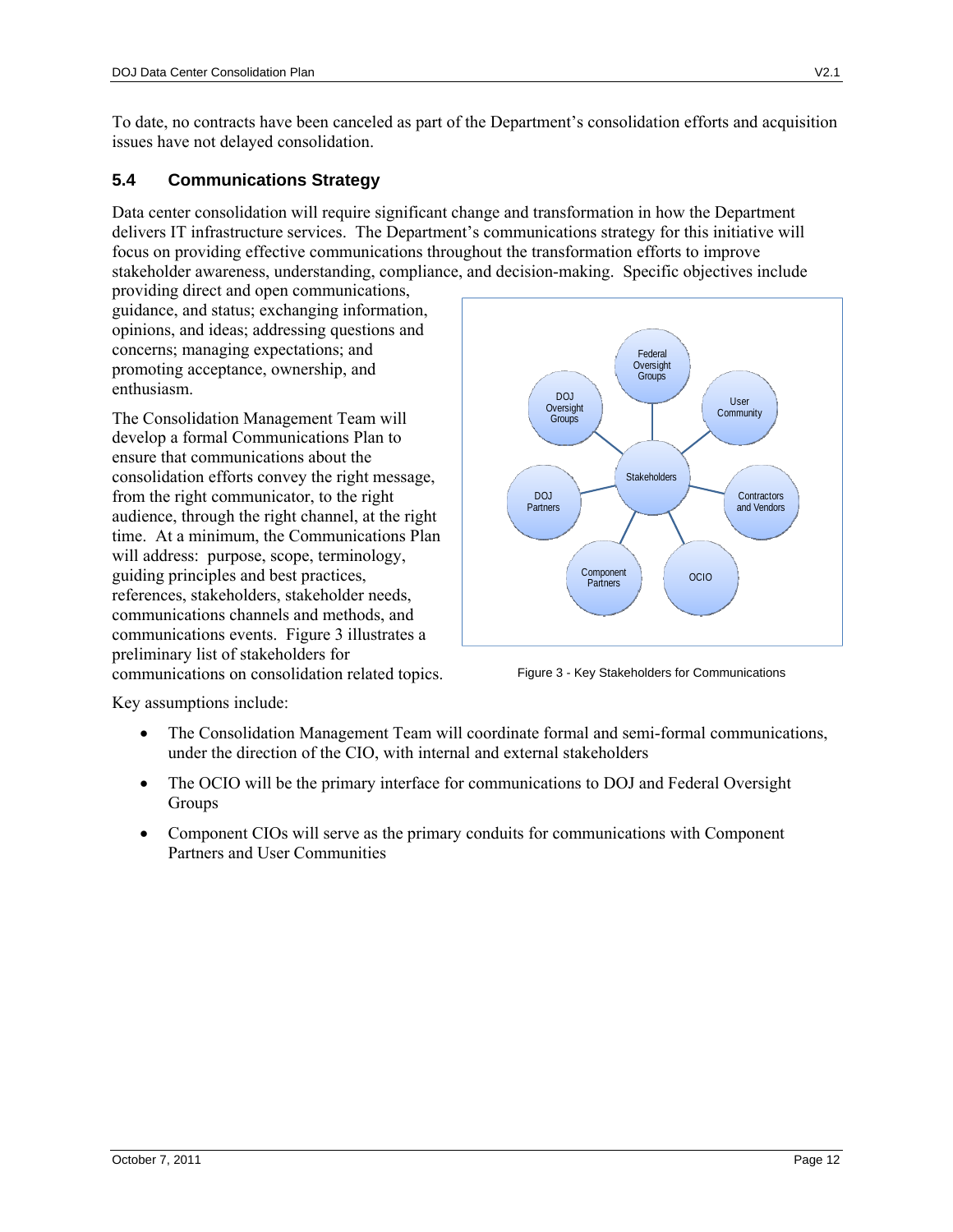### **6. Progress**

#### **6.1 FDCCI Consolidation Progress**

As of September 30, 2011, the Department exceeded consolidation targets defined in the 2010 Data Center Consolidation Plan and remains on track for meeting the targets for 2011 and 2012 as defined in the April 2011 submission to OMB and the June 2011 Inventory Update. Highlights in key DOJ metrics for consolidation include:

- Reduced the total number of data processing facilities by approximately 30% (from 105 to 75) with plans to consolidate 2 additional facilities by the end of 2011
- Improved the average server virtualization  $\%$  from 8.3% to 9.4%
- Improved the average number of virtual machines per host from 3.8 to 6.6

The table below summarizes DOJ's consolidation progress and projections for consolidating data center facilities.

|                                                                                                | <b>Closed</b>       | <b>Target Closing Numbers</b> |      |      |      |      |                                                   |
|------------------------------------------------------------------------------------------------|---------------------|-------------------------------|------|------|------|------|---------------------------------------------------|
|                                                                                                | 4Q10<br><b>2Q11</b> | 4Q11                          | 4Q12 | 4Q13 | 4Q14 | 4Q15 | <b>TOTAL</b><br><b>Closings</b><br><b>Planned</b> |
| Consolidation Targets-Facilities $\geq 100$ sq. ft.<br>- Reported in June 2011 Asset Inventory | 30                  |                               | 4    | 0    | 0    |      | 36                                                |

| Figure 4 - Consolidation Progress Table |  |
|-----------------------------------------|--|

In 2011, the Department made significant progress in:

- Component-driven efforts to drive near-term improvements in consolidation and virtualization
- Improving the collection methods, accuracy and understanding of consolidation data to inform management decision-making and drive process improvements
- Interacting with other government and commercial organizations to build knowledge and leverage lessons learned
- Understanding the challenges, complexities, and requirements associated with consolidation in a highly federated organization

The Department remains committed to the goals and objectives of the FDCCI and recognizes that moving from the current environment to a more unified, standardized, and cost-efficient approach for providing data center services requires change. Efforts are underway to drive more significant consolidation and DOJ expects to provide future updates to the closure projections based on revisions to the enterprise plans.